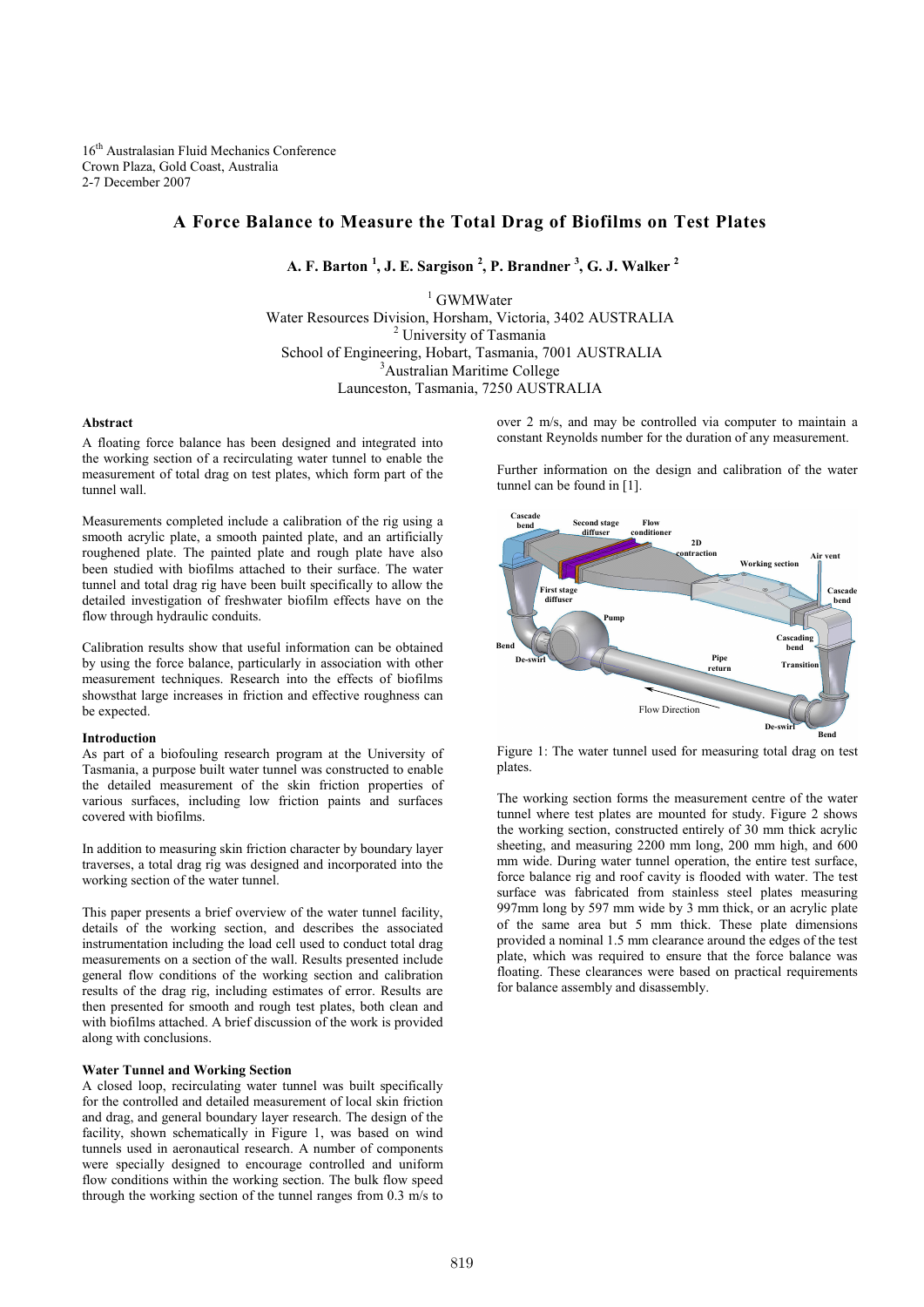

components labelled.

A strain-gauge force balance arrangement was used for the total drag measurements. The test plate was suspended from the lid of the working section by four precision-machined stainless steel flexures. An MTI Weigh Systems single ended shear beam load cell (model MTI-4856-SB) was attached to the lid of the working section and connected via a load transfer rod to the acrylic backing of the test plate. The flexures ensured a one-dimensional transfer of force through the load transfer rod to the load cell, which was connected to a Mann Industries strain gauge transmitter and personal computer for data acquisition using LabView software.

# Flow Characteristics of the Working Section

It was important to know the condition of the flow through the working section to ensure the most appropriate treatment of data obtained from any drag measurement.

Winter [2] describes some of the problems associated with direct drag measurement using floating force balances. Problems of particular note for the present study, which have been considered, are flow leakage around the edges of the test plate; the provision of a transducer for measuring small forces, and the compromise between the requirement to measure local properties and the necessity of having a measurement element of sufficient size that the force on it can be measured accurately. The effects of misalignment of the floating element test plate, and the effects of temperature changes are also important in the system set up and analysis of measurements. The last two problems are discussed more in the calibration section of this paper.

The design of a floating force balance necessarily requires clearances around the test plate edges and this gives rise to particular flow characteristics of interest. The pressure in the cavity above the test plate was an average of the static pressure over the plate, and hence there was leakage of flow from mainstream into the cavity at the leading edge and leakage from the cavity back into the flow at the trailing edge of the plate.

This was of greatest consequence at the leading edge of the test surface. Figure 3 shows the effects of flow leakage with the use of boundary layer shape factors. The drop in shape factor, H shows the discontinuity in boundary layer as water flows over the gap at leading edge of test plate. Boundary layer measurements clearly show a developing mean velocity profile, which is interrupted at the leading edge of the test plate due to the gap required for total drag measurements. Data for the boundary layer shape factor under equilibrium conditions are also shown in the Figure for comparison.



Figure 3: Plot of boundary layer shape factors showing development of boundary layer over the length of the test plate surface. Data are shown for three different Reynolds numbers based on test plate length.

The working section was measured to have a slightly nonuniform vertical velocity profile, shown in Figure 4. This is thought to be due to secondary flows causing accumulation of low energy fluid on the inside circumference of the water tunnel bends.



Figure 4: Vertical mean velocity profile (a) and boundary layer mean velocity profile (b) in the working section, measured 865mm downstream of the leading edge of the test plate. Data are shown for three different Reynolds numbers based on test plate length.

In addition to this, evidence of secondary flows was observed within the working section. Figure 5 shows the static pressure variation measured across the test plate surface at the approximate mid section which indicates evidence of longitudinal vortices in the corners. The edge effects are due to both longitudinal corner vortices and the movement of water between the edges of the test plate and the roof cavity in the working section (flow leakage). However, these are confined to regions within 50mm of the sidewall.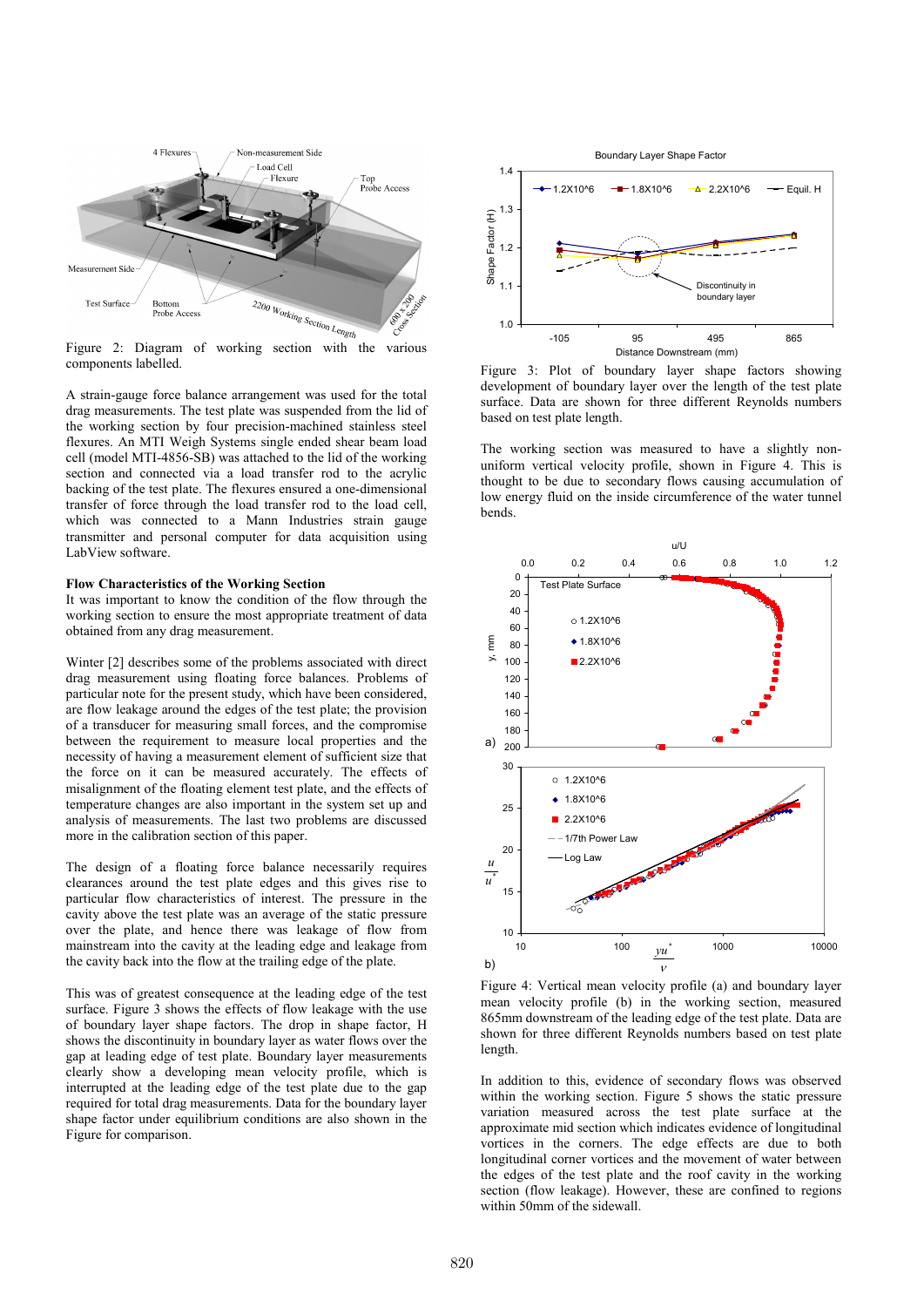

Figure 5: Pressure variation at the test plate surface measured at the approximate halfway length. Data are shown for three Reynolds numbers based on test plate length.

# Boundary Layer Development

The appropriate treatment of the turbulent boundary layer development was important in the present study, as the boundary layer thickness was not known prior to any of the total drag measurements. All of the equations used depended on knowing the state of the boundary layer at the leading edge of the test surface for accurate estimates of drag and associated estimates of roughness.

Both the log law and the 1/7th power law approximate the velocity distribution in a fully turbulent boundary layer shown in Figure 4 and [1]. The boundary layer thickness, δ, was derived from the momentum thickness using  $\theta = 7/72(\delta)$  as given by the  $1/7<sup>th</sup>$  power law. The boundary layer momentum thickness is a more reliable parameter in the present situation as it is less sensitive to error in determining the wall position.

The drag coefficients of a flat plate of width  $b$  and length  $l$  in a stream of velocity U and density  $\rho$  is defined by Equation 1 [3].

$$
Drag_{(Place)} = C_{D_{Place}} \rho bl_{Place} \frac{U^2}{2}
$$

To compare experimental results for plate drag with theoretical models for an isolated plate it is first necessary to allow for the initial non-zero boundary layer thickness at the leading edge of that test plate.

This was done by estimating a virtual origin at distance  $l_1$ upstream from which a continuously turbulent boundary layer on an isolated plate would produce the same initial boundary layer thickness. Figure 6 shows the concept of the virtual origin of the turbulent boundary layer, and the definitions for Equations 1, 2 and 3.



Figure 6: Assumed boundary layer development over the test surface.

For a smooth flat plate, with known boundary layer thicknesses at measurement positions, plug 1, 2 and 3 (from mean velocity boundary layer traverses), the value of  $l_1$  was found by using Equations 2 and 3 [3] based on the  $1/7<sup>th</sup>$  power law for the turbulent boundary layer velocity distribution.

$$
l_1 = \frac{\delta \text{Re}_l^{0.167}}{0.22}
$$
 2

Note that δ was derived from the boundary layer momentum thickness. Equation 3 can be applied for hydraulically smooth conditions.

$$
C_D = \frac{0.074}{\text{Re}_t^{\frac{1}{5}}} \tag{3}
$$

 $Re_l$  is the Reynolds number based on the length of *l*. Typical values of  $Re_l$  for the acrylic calibration plate used in the present study ranged from  $8.3 \times 10^5$  to  $3.2 \times 10^6$  for  $l_1 = 1.39$ m.

The theoretical drag for the test plate was then obtained from Equation 4.

$$
Drag_{(Plate)} = C_{D(l_2)} \rho bl_2 \frac{U^2}{2} - C_{D(l_1)} \rho bl_1 \frac{U^2}{2}
$$
 4

Where the equivalent sandgrain roughness,  $k<sub>s</sub>$ , was of interest, Equation 5 was used to find  $C_D$ , as suggested by [3]. The distance, *l*, was the equivalent upstream length, the plate length, or both. An iterative method was used to find  $k_s$ , which was incrementally adjusted until values matched for both  $C_{D(l_1)}$  and

$$
C_{D(l_2)}\cdot
$$

$$
C_D = \left(1.89 + 1.62\log\frac{l}{k_s}\right)^{-2.5} \tag{5}
$$

# Drag Rig Calibration

To calibrate the load cell for total drag measurements, the whole arrangement is removed from the tunnel supplementary volume and placed on a test jig allowing precise alignment of measurement side and calibration forces. The lid and plate were adjusted to be parallel with each other and to be horizontal. Forces were applied in 0.49 N (using 50 gram masses) increments. Changes in volts due to the applied force were recorded to personal computer via LabView software. Accuracy for the masses used for calibration was 0.4%.

Figure 7 shows a typical calibration for the drag rig. A new calibration was completed every time a new plate was required for measurement in the water tunnel. For example, the acrylic calibration plate, which was 5mm thick (stainless steel plates were 3mm thick), required a small height adjustment in the flexures to ensure the plate was flat and aligned with the working section roof. This resulted in a slight angle change in the load transfer rod, and thus a re-calibration was required. When the thinner steel plates were subsequently used, the rig was then recalibrated.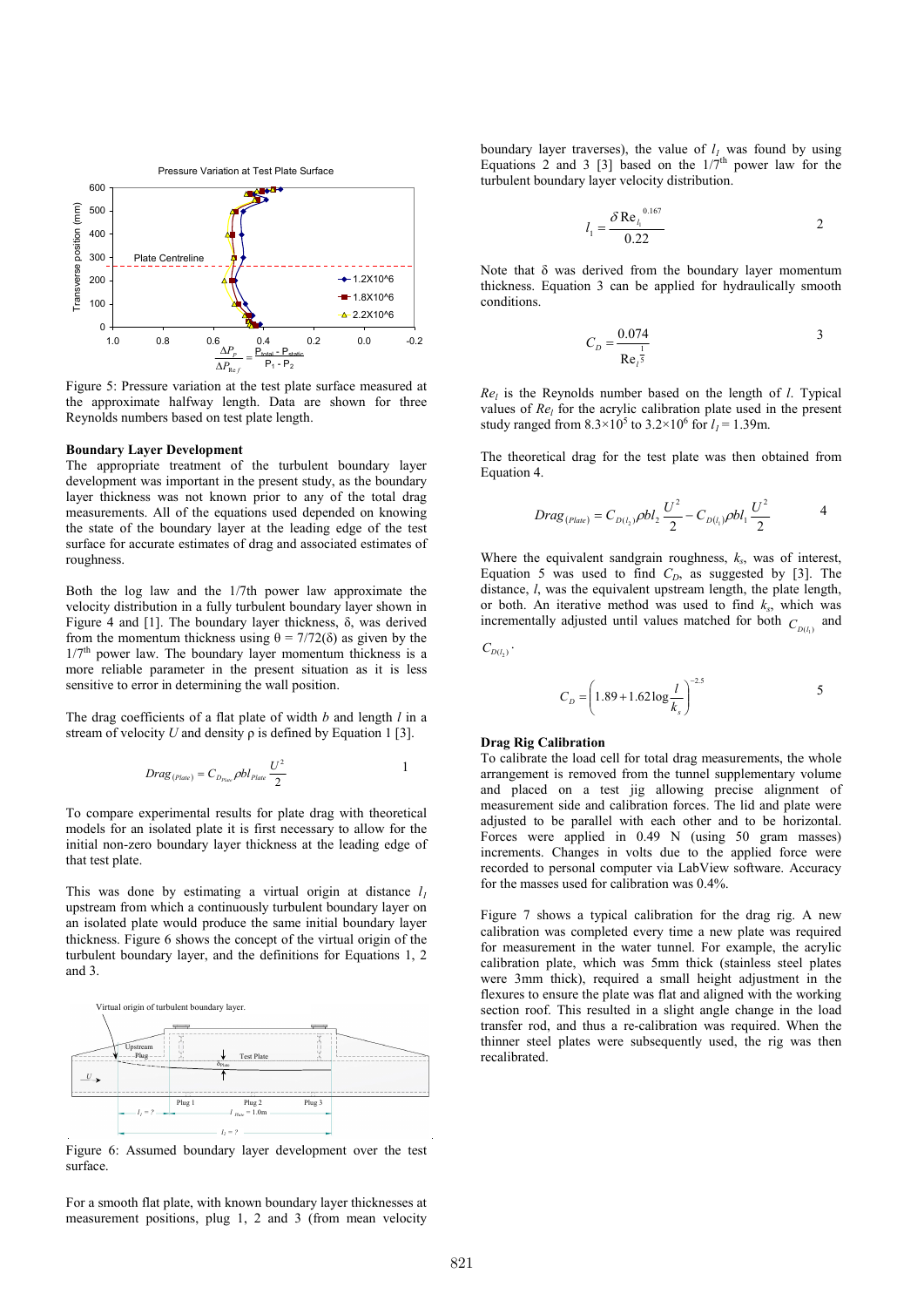

Figure 7: Typical drag rig calibration plot showing the measured voltage output for given loads.

An estimate of error in the measured drag was made using the RMS of the deviations of the calibration curve in Figure 7. This error plot is shown in Figure 8. An error in voltage at these RMS values was propagated though the data reduction procedure, and an uncertainty of  $\pm$  2.7 % (with confidence 95%) in  $C_D$  was found.



Figure 8: Error estimates of drag rig from calibration with known forces.

An additional correction was applied to the drag data due to the forces arising from the development and growth of the boundary layer through the working section and resulting streamwise bulk flow acceleration and associated pressure gradient.

The correction was made by measuring the pressure difference between the ends of the plate (using static wall tappings), and multiplying this pressure across the test plate end cross sectional area. The net pressure force on the ends of the plate was then subtracted from each drag measurement. The stainless steel test plate end sectional area of  $0.001791 \text{ m}^2$  gave typical force corrections of approximately 0.3 N. This equated to a maximum of approximately 10 % of measured drag for clean smooth plates and approximately 2.5 % of measured drag for biofouled plates for the results shown in Figures 10 and 12.

After some initial calibration tests of the ability of the drag rig to accurately measure the drag of an acrylic calibration plate, it was found the temperature changes to the water and ambient air were able to significantly influence drag measurements. Even modest changes in temperature were able to cause significant drifts in drag measurements due to thermal strain (expansion and contraction) of the rig with associated forces being transferred to the load cell. This was overcome by measuring a zero drag (i.e. no flow) with each drag measurement. The zero was then subtracted from the measured drag to remove any drift problem.

However, the largest source of error in measured drag was uncertainty associated with errors in plate alignment and the variation of clearances around the plate.

A repeatability test was performed using an acrylic calibration test plate to better find the typical deviation of measured drag from the mean. To do this, drag measurements were made 10 times at three flow Reynolds numbers (30 drag measurements in total). Small changes in the plate alignment were made by randomly varying the gap widths around the edge of the plate. The RMS of the deviations was found to be  $\pm 0.0108$  volts (Figure 6), which is considerably larger than the  $\pm 0.0020$  volts of the calibration curve in Figure 8. This also implies greater uncertainty with reducing flow velocity and Reynolds numbers and explains the greater variability in  $C<sub>D</sub>$  at lower Reynolds numbers for drag measurements presented in Figures 10 and 12. Figure 9 incorporates all possible error scenarios including changes in plate alignment, corrections due to pressure forces, and corrections due to temperature effects. Error bars presented in Figure 10 and 12 reflect the error estimates shown in Figure 9.

Repeatability Test (Deviation from Mean)



Figure 9: Error results for the repeatability test at three different Reynolds numbers (based on test plate length).

#### Results

The first set of results presented in Figure 10 show total drag measurements for a clean smooth painted plate and a clean artificially roughened plate. The drag measurements were conducted at intervals in pump speed and associated plate Reynolds numbers. The total drag force on the plate was measured as a voltage output from the strain gauge signal conditioner and acquired by computer using the LabView software as described earlier. The voltage was then converted to a force (N) using the bench top calibration data.

To optimise measurement precision of the total drag coefficient (due to friction),  $C_D$ , on the plate, and to satisfy the problems listed by Winter [2], it was important in the first instance to correctly align the plate in the water tunnel. The test plate dimensions allowed for a design gap of 1.5 mm on each side of the plate in the working section. The actual gap varied from 1 mm to 2 mm on the various edges of the plate due to practical difficulty in alignment and tolerance associated with the construction of the equipment.

Data in Figures 10 and 12 are presented with the theoretical values of a hydraulically smooth test plate for comparison. The smooth plate data compares very well to the theoretical smooth plate data. Other test plates tested in the present research include a plate artificially roughened with sand grains, and smooth and roughened plates covered with biofouling. The drag data for the rough plate also shows good results, as the equivalent sandgrain data  $(k<sub>s</sub> = 2.09$  mm  $\pm$  0.49mm) derived from the drag measurements compare well to the particle size distribution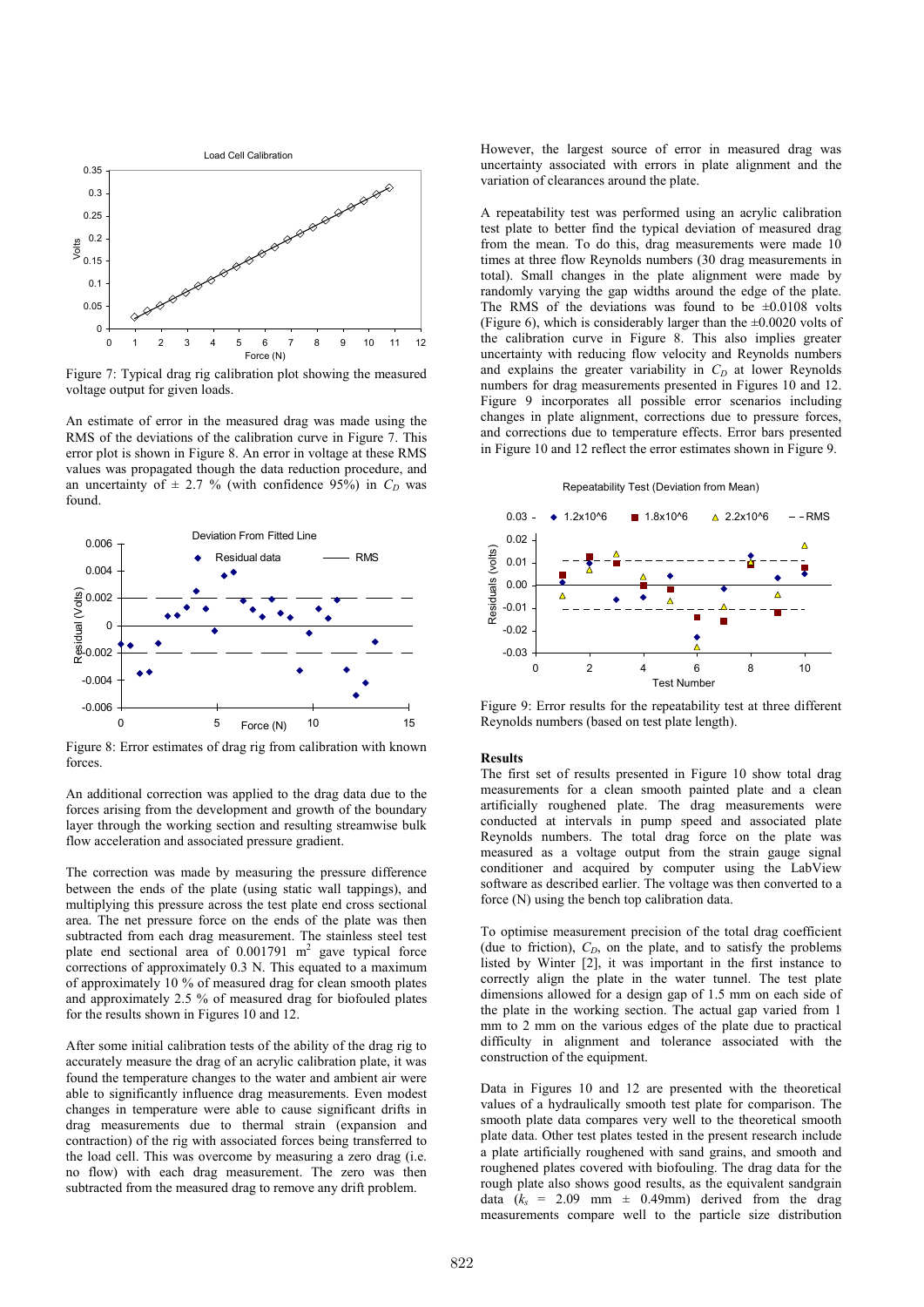shown in Figure 11. Other results from [1, 4-6] also show good comparison between theoretical values and measured data. The results indicate that adequate corrections have been made to the data to enable a meaningful analysis of results.



Figure 10: Total drag results for clean test plates.



Figure 11: Particle size distribution for grit used to artificially roughen the test plate.

Figure 12 presents data taken from the smooth painted plate and artificially roughened plate with biofilms attached to their surface. Both test plates were deployed in an open channel system for several months and allowed to have a low-form, gelatinous biofilm develop on their respective surfaces. The flow through the open channel where the plates were deployed had a bulk flow speed of approximately 0.5m/s-1m/s, and so the biofilms were already pre-conditioned to moving water prior to placement in the water tunnel for testing.

The results show that the biofilm has significantly roughened the smooth plate, which now has an equivalent roughness,  $k_s$  = 1.90mm  $\pm$  0.26mm. The rough plate has also increased its roughness to  $k_s = 3.10$ mm  $\pm 0.72$ mm.



Figure 12: Total drag results for biofouled test plates.

Although the test plates have both been significantly roughened by biofouling material, it is the smooth plate that has had the greatest relative increase in measured drag from its clean condition. This could have serious economic consequences if appropriate low-friction and anti-fouling paints are not used in hydraulic conduits such as found in hydroelectric systems. Deterioration of hydraulic efficiency due to biofouling is a significant issue for many hydroelectric and other water authorities [7-11].

## Discussion

Results presented in this paper show that the force balance used to undertake total drag measurements is useful for measuring the influence of roughness properties of various surfaces on skin friction and drag.

Boundary layer measurements within the working section clearly show a developing mean velocity profile (Figure 3), which is interrupted at the leading edge of the test plate due to the gap required for total drag measurements. Both the log law and the  $1/7<sup>th</sup>$  power law approximate the velocity distribution.

It is also noted that the water tunnel may be producing a slightly non-uniform velocity distribution in the vertical direction (Figure 4). To help counter the resulting uncertainties in determining the total boundary layer thickness, the momentum boundary layer thickness was used to estimate the boundary layer thickness, with the additional advantage of this value not being as sensitive to an accurate wall position as other methods.

Edge effects were observed due to longitudinal corner vortices and the movement of water between the edges of the test plate and the roof cavity in the working section. However, these are confined to regions within 50mm of the sidewall (Figure 5) and a good understanding of these effects has allowed appropriate consideration to be made with regard to the treatment of results.

The total drag measurements, while not exactly replicating theoretical values, display the general characteristics required to gain useful information. The drag measurements are affected by the leakage of flow into the roof cavity at the leading edge of the test plate, which reduces the boundary layer thickness, and increases the skin friction at the front section of the plate.

The results are more uncertain at lower Reynolds numbers where the magnitude of forces contributing towards the errors is large compared to the measured drag force at lower flow speeds. There may also be some flow unsteadiness from the pump control system used to maintain constant Reynolds number flows.

Results of the biofouled test plates show significant increases in drag compared to the respective clean plate conditions. This fact is of considerable concern in hydroelectric and other water authorities who depend on the hydraulic efficiency of hydraulic conduits for economic reasons. The University of Tasmania is engaged in several areas of biofouling research, including low friction surfaces, environmentally friendly biocides and antifouling paints, and better understanding the mechanisms by which biofilms dissipate energy in the near wall flow environment.

# Conclusions

This paper has described a total drag balance, incorporated into the wall of a newly constructed water tunnel, and shown that the instrument is useful for the measurement of total drag and associated roughness for a number of test surfaces.